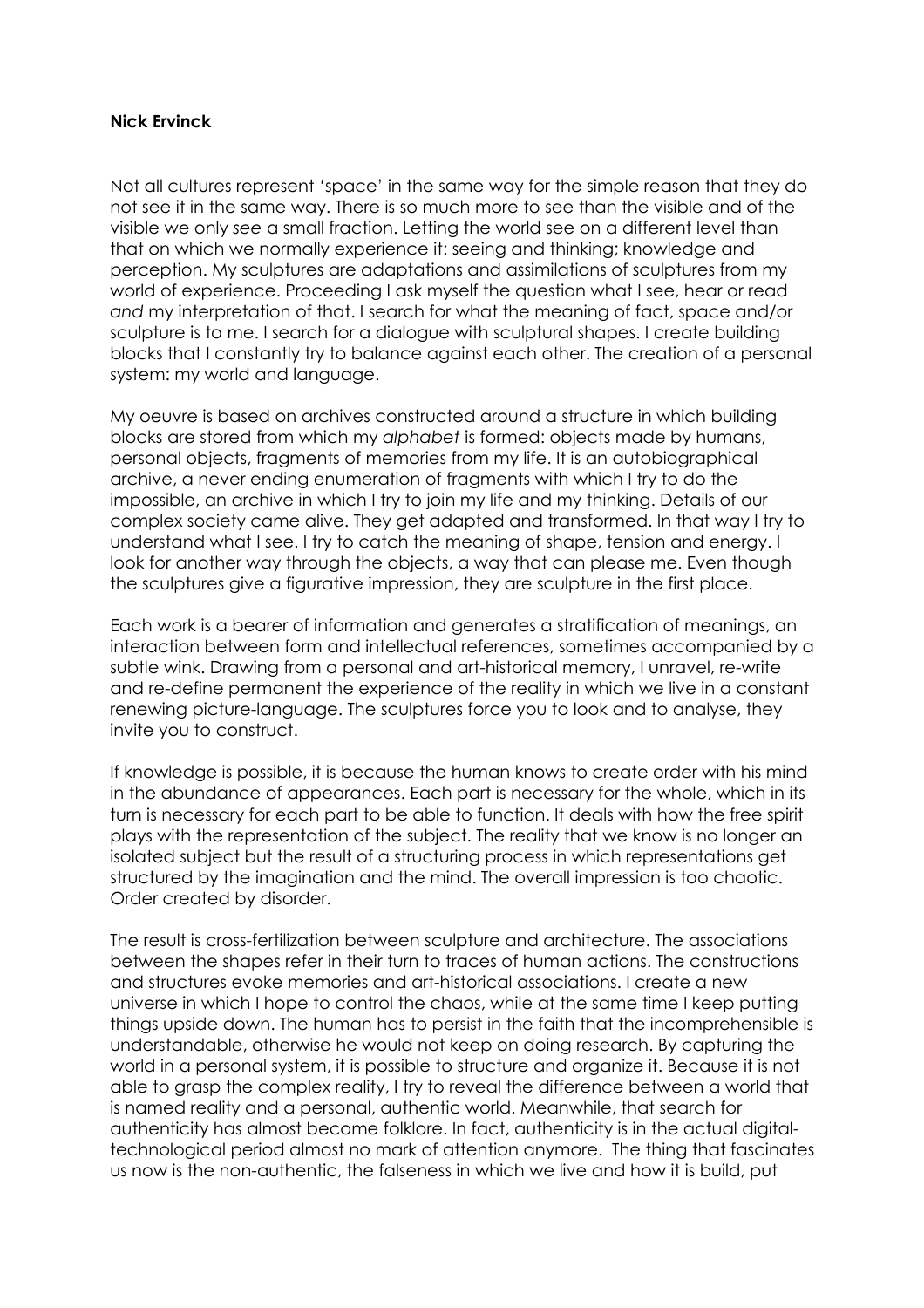together and integrated in the everyday life. That integration is so excessive that the reality for many almost falls together with the non-critical consumption of the spectacular pictures continuously delivered by mass media, movies, advertising, computer games and websites.

The traditional art originally searched for the representation of reality. With the actual possibilities of digital technology the work of art can become a representation of reality on its own. We are literally able to enter a digital world. Here the visitor is no longer a consumer in a tomb of objects but rather a traveller in an audiovisual world. In this temporary dimension, the actions of the artist or audience are able to adapt and restructure the work of art again and again.

My work is an expanding archive of images and sculptures in which I search an intense interaction between virtual constructions and hand-made sculptures. Digital images constantly infect the three-dimensional shapes and vice versa. For that, I us a range of expression means: digital prints, video, drawings and especially sculptural shapes made out of painted plaster and polyester. During the exhibition, the precise manner of presentation forces to look and anatomize. On the intersection between virtuality and reality; new, hybrid, sculptural and spatial possibilities develop. Plenty of them can be exploited in new, experimental spaces.

This specific context, the combined action between an independent virtually created world and the three-dimensional sculptural work, opens new possibilities of experience.

My sculptures conquer their final form with a lot of pain and violence. Their appearance is the result of a feverish search for, a hectic process in which I work with feelings of control and disdain, of conviction and doubt. They are subjected to a continually process of change: rebuild, correct and delete. It is the constantly redevelopment of my own energy. I bear the sculptures with me in time and the process-aspect of the character of the work becomes readable and even a primer part of the sculptures. They are the inheritors of a continual process of construction, deconstruction and reconstruction out of a particular vision.

The objects are counters in constantly changing arrangements. Shapes, which I weigh out towards each other and towards space. They complement each other, they strengthen each other, one cannot exist without the other. The spaces are attempts, sketches of a bigger entity, which is becoming more and more clear to me. The sculpture platforms are the living examples of those attempts to create order but they nonetheless still offer the appearance of a postcatastrophic landscape. The communication into which the shapes enter with each other refer to the autonomously acting individual in space as well as to the individual interfering with his surroundings. The entity may get the appearance of a city, a network or a grid in which the tension between the complexity of the multiplicity and the autonomously acting individual is shown. This tension is also present in the shapes themselves. Combination is the keyword: open/closed, mantling/covering, outside/inside, object/fit, sculpture/socle, subject/object.

My digital prints offer a window into a digital world, but just as well into a "another reality". These windows show possibilities from my research in which sculptural elements are being placed in new compositions and meanings.